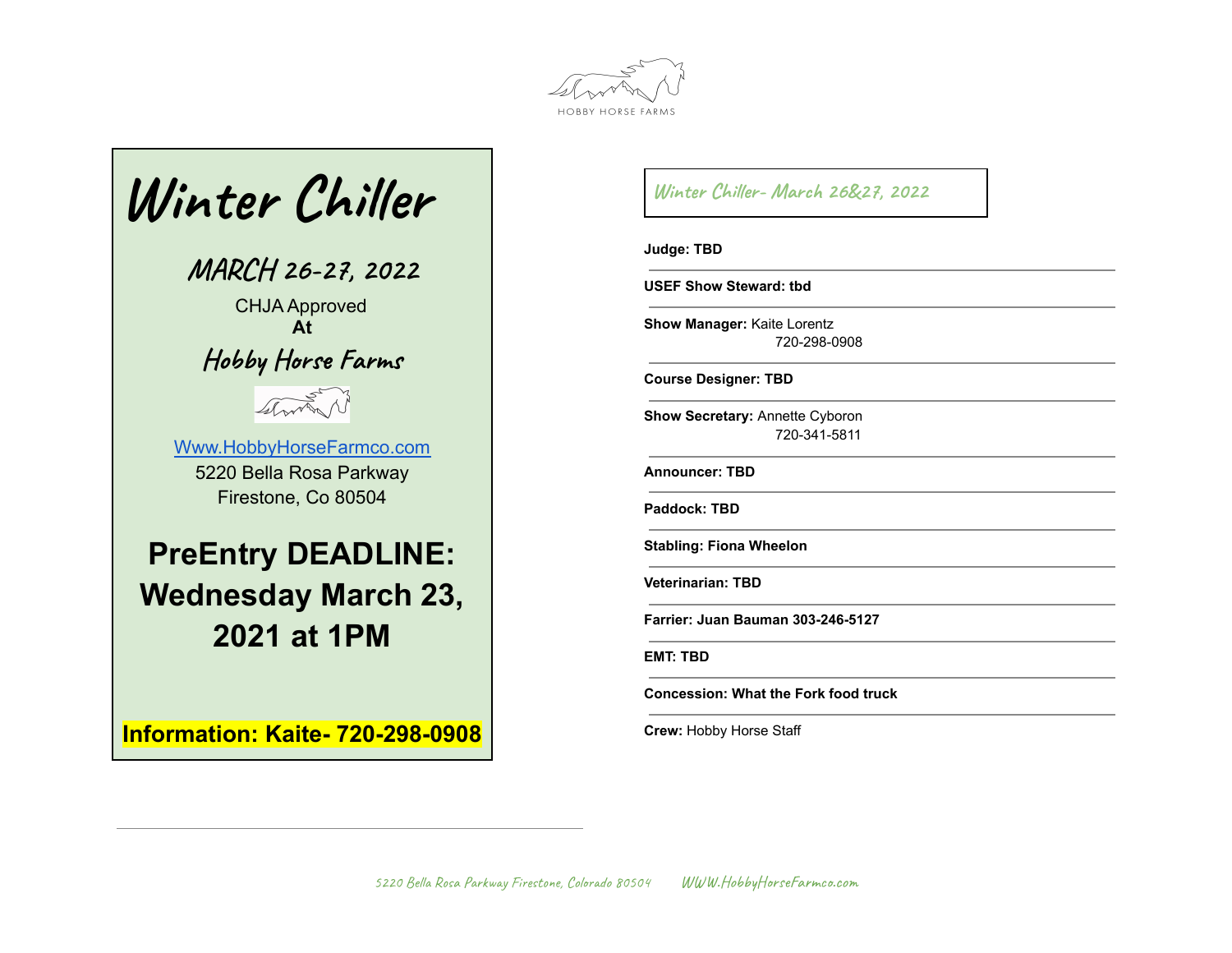

### **Location and Directions**

### **Hobby Horse Farms**

5220 Bella Rosa Parkway Firestone Colorado 80504



**Denver-** North on I-25, take Highway 52 exit east (right) to Silver Birch. Take Silver Birch north (left) to Bella Rosa Parkway (3rd stop sign). Take Bella Rosa Parkway east (right) to the first driveway on the right (Hobby Horse Farms).

**Boulder-** Highway 52 east to Silver Birch (1 mile east of I-25) and proceed as above.

**Ft. Collins-** South on I-25, take the Highway 119 exit and go 1 mile east (left) to Silver Birch. Take Silver Birch south (right) to Bella Rosa Parkway. Turn east (left) on Bella Rosa and turn right into the first driveway at Hobby Horse Farms. **Longmont-**take Highway 119 east to Silver Birch and proceed as above from Ft. Collins

# **WARNINGS**

**WARNING**: Under Colorado Law, an equine professional is not liable for any injury to or the death of a participant in equine activities resulting from inherent risks of equine activities, pursuant to **Section 13-21-119**, Colorado Revised Statutes.

> **Hobby Horse Farms, and Winter Chiller Show, will in no way be responsible for any loss or accident which may occur by fire or otherwise and it shall be a condition of entry that each exhibitor hold Hobby Horse Farms and Winter Chiller Show, harmless for any damage or loss that may occur to any animals, vehicles, or persons.**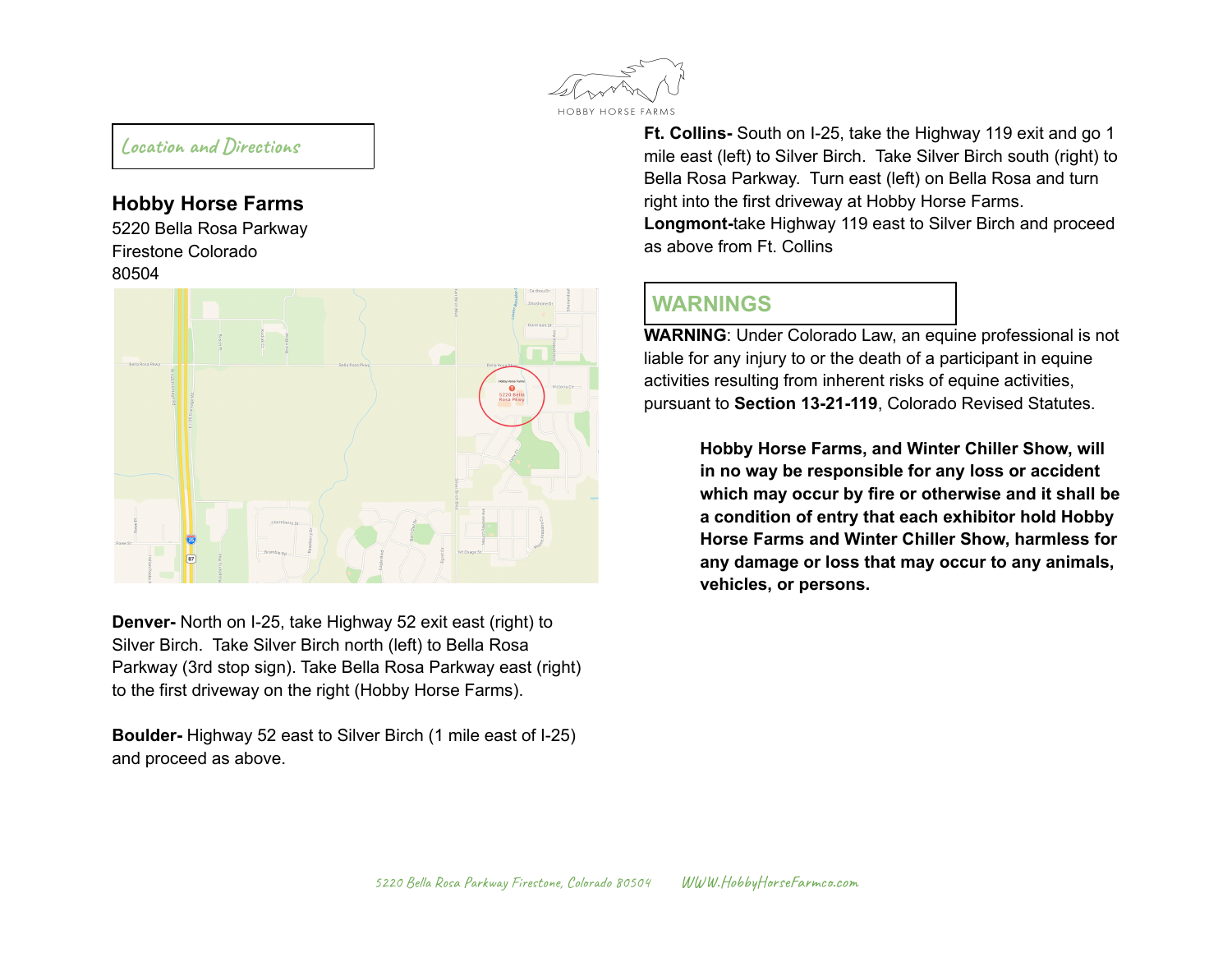

## **Class Specifications**

All classes will be conducted in accordance with the current CHJA Rules & Specifications. USEF rules will govern in all instances except where CHJA specifications adjust for local situations.

-For complete CHJA class descriptions please refer to the 2021 CHJA Rule Book. For membership and horse recording forms**.** Please visit : **www.CHJA.org**

#### **Show Rules**

**1**. Regulated schooling will start at 7:00 am and will continue until

8:15am and will be permitted in designated areas ONLY.

Management will supervise. Hard hats, and shoes or

boots with distinctive heel, must be worn at all times by all exhibitors or riders while on horseback anywhere on the show grounds. Juniors must wear headgear which meets the

USEF standards with harnesses secured. Courses will be posted and available one hour before the start of classes. One-minute gate and dotted line may be enforced.

**2**. No refunds will be given unless accompanied by a veterinarian's certificate. Non-showing horse policy: Only an EMT Fee and Office Fee will be charged if the horse schools and does not show.

**3**. All dogs must be leashed.

**4**. EMT will be present for schooling and the duration of the horse show.

**5**. Each class will award a first place prize and ribbons through 6 place. Champion and Reserve Champion will be offered in all divisions.

**6**. Show management reserves the right to cancel, combine or divide any class or classes.

### **Stabling**

A limited number of stalls are available. **Arrangements can be made with Kaite at 720-298-0908**

**Biosecurity and health requirements**

It is Hobby Horse Farms policy to require a current Health Certificate and current coggins (within the last calendar year) for all horses trailering onto the property. A current health certificate is considered to be within 90 days of the competition. If there is an outbreak of an infectious disease, however, these policies will change depending on the disease's incubation period. Please stay updated via our website [www.HobbyHorseFarmCO.com](http://www.hobbyhorsefarmco.com) , CHJA.org, and/or our Facebook page.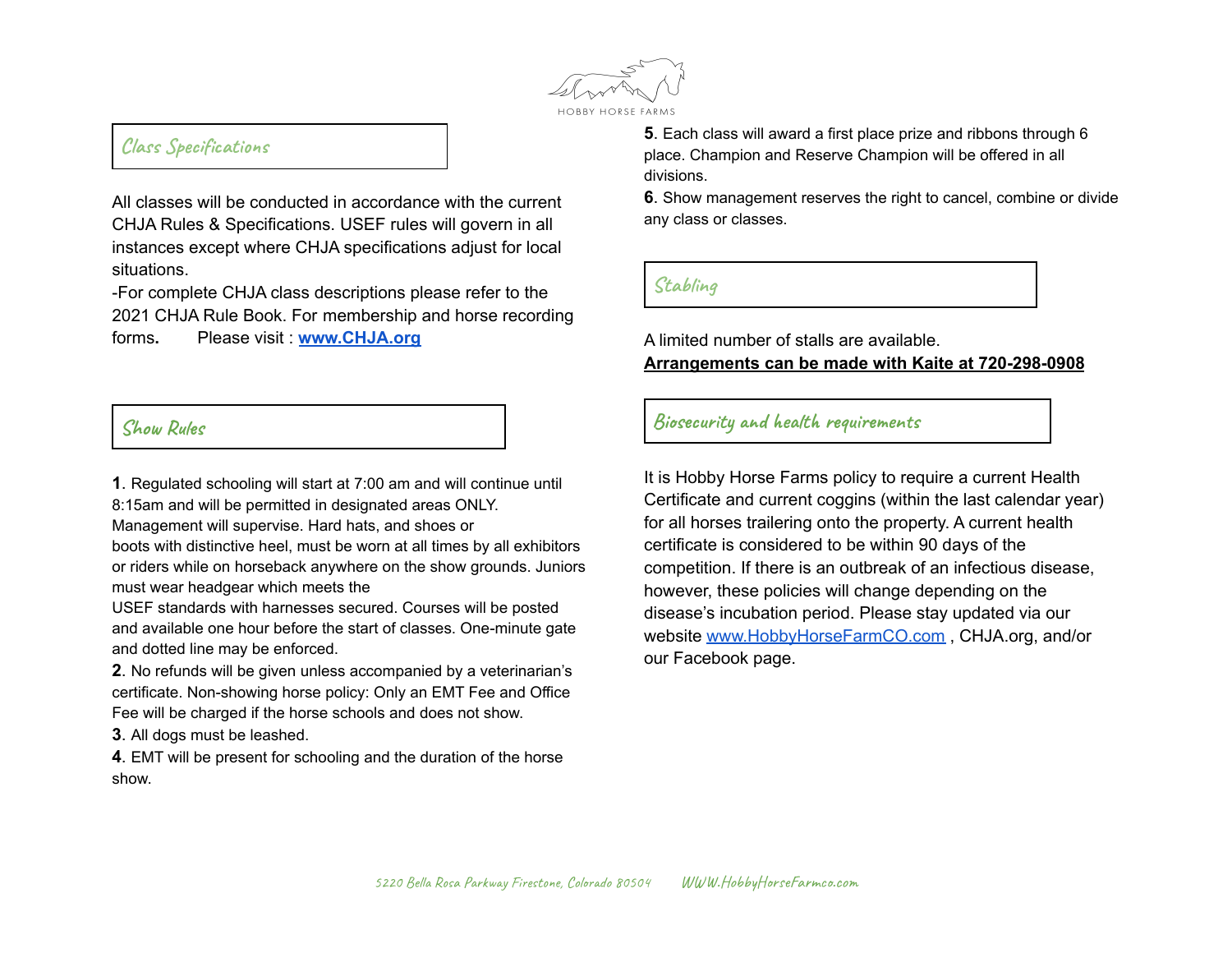

#### **Fees**

#### Checks payable to: **Hobby Horse Farms.**

| Classes                                                      | \$20 |
|--------------------------------------------------------------|------|
| <b>Medal Classes</b>                                         | \$25 |
| <b>EMT Fee per rider</b>                                     | \$15 |
| <b>Office Fee per entry</b>                                  | \$25 |
| Stalls per day                                               | \$35 |
| <b>Grounds Fee</b><br>(Charged to horses<br>without a stall) | \$15 |
| Late Fee applied<br>1pm Wednesday<br><b>March 23, 2021</b>   | \$25 |

-Grounds fee waived for horses stabled at Hobby Horse Farms - Late fees are nonrefundable, but as classes are canceled or

asked to be filled, the charge for entered classes may be dismissed.

-Show scratches are not refunded the stall fee if they were present at the show and stalled there.

-Any returned checks must be paid in cash or certified funds within 10 days

## **Horse Show Information**

Entries – one horse per entry blank. Any returned checks must be paid in cash or certified funds within 10 days **Please note: Entries must be received by Wednesday , March 23, 2022, 2:00 PM to avoid the late fee.** Mail entries to: Hobby Horse Farms 5220 Bella Rosa Parkway Firestone, CO 80504 Or email entries to: [Events@HobbyHorseFarmCO.com](mailto:Events@HobbyHorseFarmCO.com)

### **\*PAID SCHOOLING AVAILABLE FRIDAY March 25, BY RESERVATION ONLY!\* Paid schooling is \$25 per horse, haul in can be scheduled with Kaite 720-298-0908**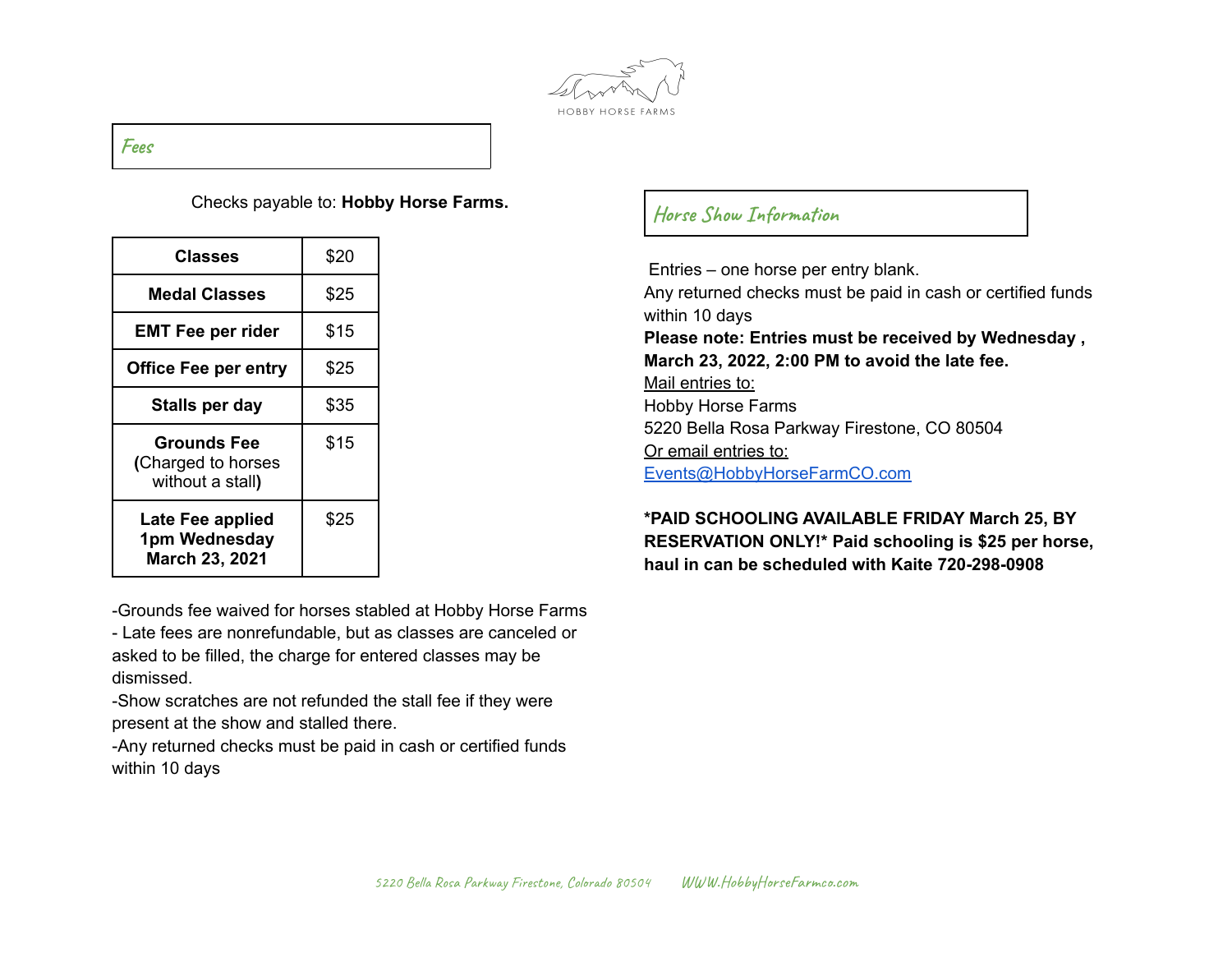

## **Class List**

## **Saturday March 26 – 8:30 A.M.**

- 1. Red and Blue Warm Up
- 2. CHJA Low Adult Hunter
- 3. CHJA Low Adult Hunter
- 4. CHJA Low Adult Equitation, O/F
- 5. CHJA Low Adult Equitation, O/F
- 6. CHJA Low Adult Equitation, Flat
- 7. CHJA Low Adult Hunter, U/S
- 8. Columbine Adult Medal

#### **15 minute Schooling break**

- 9. CHJA Low Children's Hunter
- 10. CHJA Low Children's Hunter
- 11. CHJA Low Children's Equitation, O/F
- 12. CHJA Low Children's Equitation, O/F
- 13. CHJA Low Children's Equitation, Flat
- 14. CHJA Low Children's Hunter, U/S
- 15. Columbine Junior Medal

## **15 Minute Schooling break**

- 16. CHJA Long Stirrup Hunter
- 17. CHJA Long Stirrup Hunter
- 18. CHJA Long Stirrup Equitation, O/F
- 19. CHJA Long Stirrup Equitation, O/F
- 20. CHJA Long Stirrup Equitation, flat
- 21. CHJA Long Stirrup Hunter, U/S
- 22. CHJA Long Stirrup Medal

#### **15 Minute Schooling Break**

- 23. CHJA Short Stirrup Hunter
- 24. CHJA Short Stirrup Hunter
- 25. CHJA Short Stirrup Equitation, O/F
- 26. CHJA Short Stirrup Equitation, O/F
- 27. CHJA Short Stirrup Equitation, flat
- 28. CHJA Short Stirrup Hunter, U/S
- 29. CHJA Short Stirrup Medal

### **15 Minute Schooling Break**

- 30. CHJA Medium Stirrup Hunter
- 31. CHJA Medium Stirrup Hunter
- 32. CHJA Medium Stirrup Equitation, O/F
- 33. CHJA Medium Stirrup Equitation, O/F
- 34. CHJA Medium Stirrup Equitation, flat
- 35. CHJA Medium Stirrup Hunter, U/S
- 36. CHJA Medium Stirrup Medal

# **Sunday March 27- 8:30 A.M.**

- 37. Red and Blue Warm Up
- 38. Pile of Poles Outreach Hunter Walk Trot
- 39. Pile of Poles Outreach Equitation Walk Trot
- 40. Pile of Poles Outreach H/U
- 41. Pile of Poles Eq on the Flat

## **15 Minute Schooling Break**

- 42. Cross Rails Outreach Hunter
- 43. Cross Rails Outreach Hunter
- 44. Cross Rails Outreach Equitation
- 45. Cross Rails Outreach Equitation
- 46. Cross Rails Outreach H/U
- 47. Cross Rails Outreach Eq on the Flat
- 48. 18" Outreach Hunter
- 49. 18" Outreach Hunter
- 50. 18" Outreach Equitation
- 51. 18" Outreach Equitation